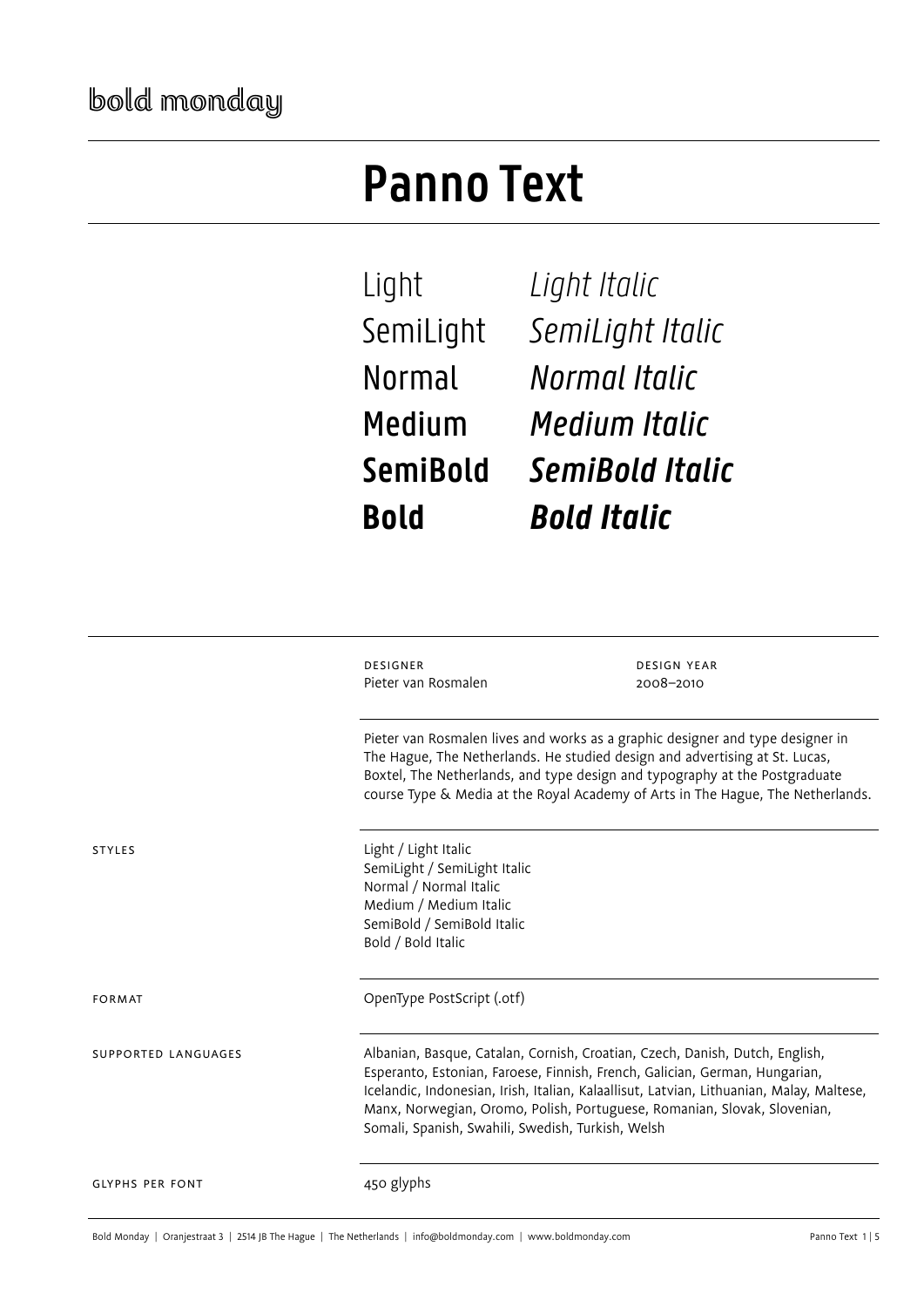## »La méthode est déqueulasse« Monkey Visits German Pizzeria, Vandalizes Toilet duży nagłówek papa arriva al don orione Mann beißt Hund Two One-Legged Inmates Skip Jail inacreditável Iljuni salvaw Bahar 29 hours is a year on OGLE-TR-56b

Girl gives frozen metal pole a lickin', her tongue keeps on stickin'

penguin arrested while peeing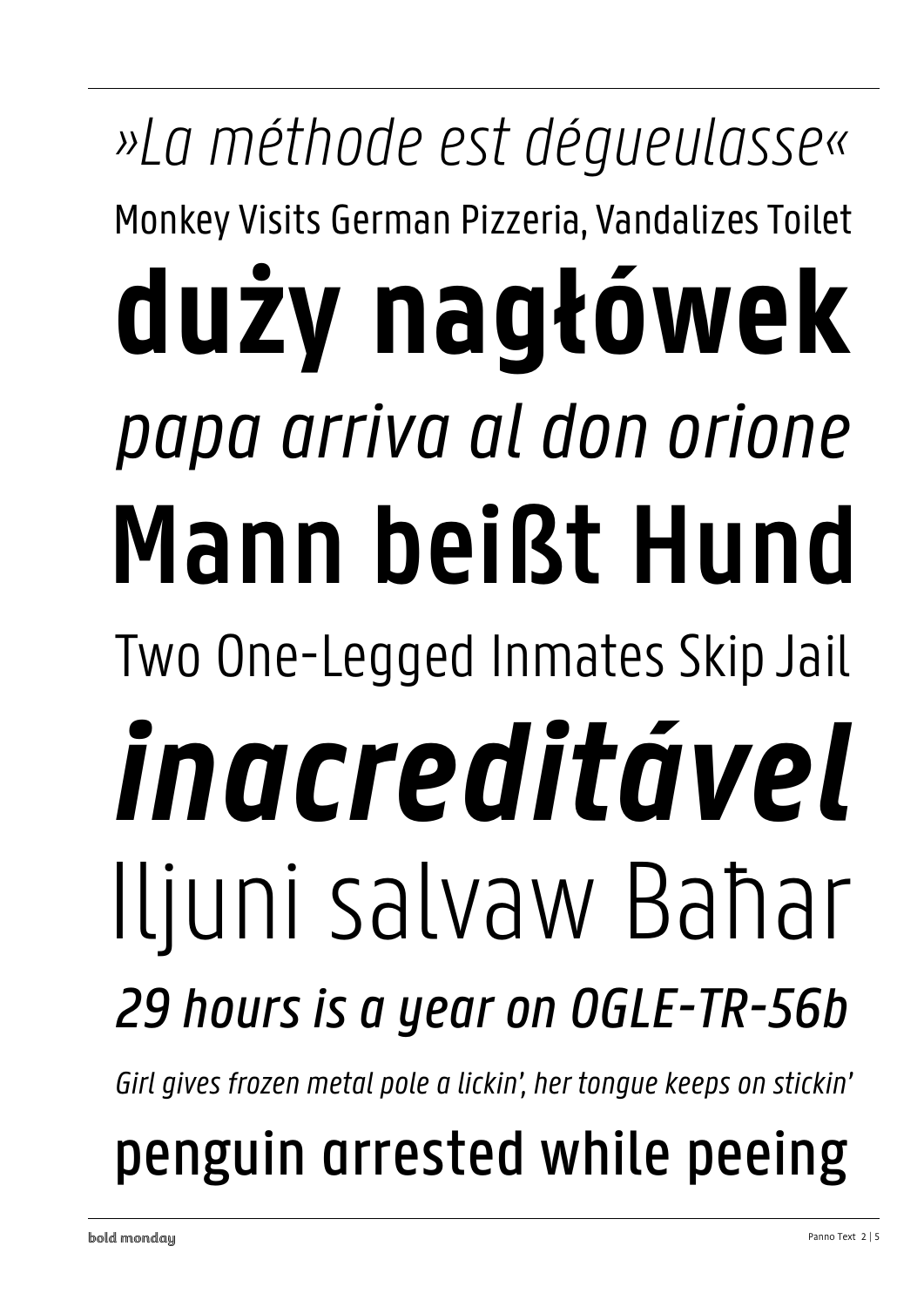|                                 | <b>GLYPH REPERTOIRE</b>                                                   |
|---------------------------------|---------------------------------------------------------------------------|
|                                 |                                                                           |
| <b>LATIN LOWERCASE</b>          | a b c d e f g h i j k l m n o p q r s t u v w x y z á ă â ä à ā ą å ã æ æ |
|                                 | ĆČÇĈĊďđðéĕĕêëėèè@çğĝģġħĥıíĭîïìīįĩijjĵķĸĺľļŀł                              |
|                                 | ńňņñ'nŋóŏôöòőōøǿõœŕřṛśšşŝṣssŧťṭṭþúŭûüù                                    |
|                                 | űūyůũẃŵẅẁýŷÿỳźžż                                                          |
| LATIN LOWERCASE ALTERNATES      | a á ă â ä à ā ą å ã  g ğ ĝ ģ ġ                                            |
| LATIN UPPERCASE                 | <b>ABCDEFGHIJKLMNOPQRSTUVWXYZÁĂÂÄÀĀAÅÂ</b>                                |
|                                 | ÆÆĆČÇĈĊĎĐĐÉĔĔÊËĖÈĒĘĞĜĢĠĦĤÍĬÎÏİÌĪļĨIJĴĶ                                    |
|                                 | ĹĽĻĿŁŃŇŅÑŊÓŎÔÖÒŐŌØØÕŒŔŘŖŚŠŞŜŞŦŤŢŢÞ                                        |
|                                 | ÚŬÛŨÜÙŰŪŲŮŨŴŴŴŴÝŶŸŶŹŽŻ                                                    |
| LIGATURES                       | fi fl                                                                     |
| PUNCTUATION AND SPECIAL SYMBOLS | t€f£\$¥¤&@.,:;''"","⇔«»¡!¿?([{ }])\$¶©®™ª                                 |
|                                 | <b>0-***#'"°+±-×÷//=≠&lt;&gt;≤≥¬%‰\¦_.•---^~µ◊△∏</b>                      |
|                                 | ╖∑⋁∞∫≈←↑→↓↖↗↘↙                                                            |
| PUNCTUATION ALTERNATES          | ව                                                                         |
|                                 |                                                                           |
| <b>FIGURES</b>                  | 0123456789 0123456789 0123456789 012345                                   |
|                                 | 6789                                                                      |
| <b>FIGURES ALTERNATES</b>       | 000a                                                                      |
| <b>ACCENTS</b>                  |                                                                           |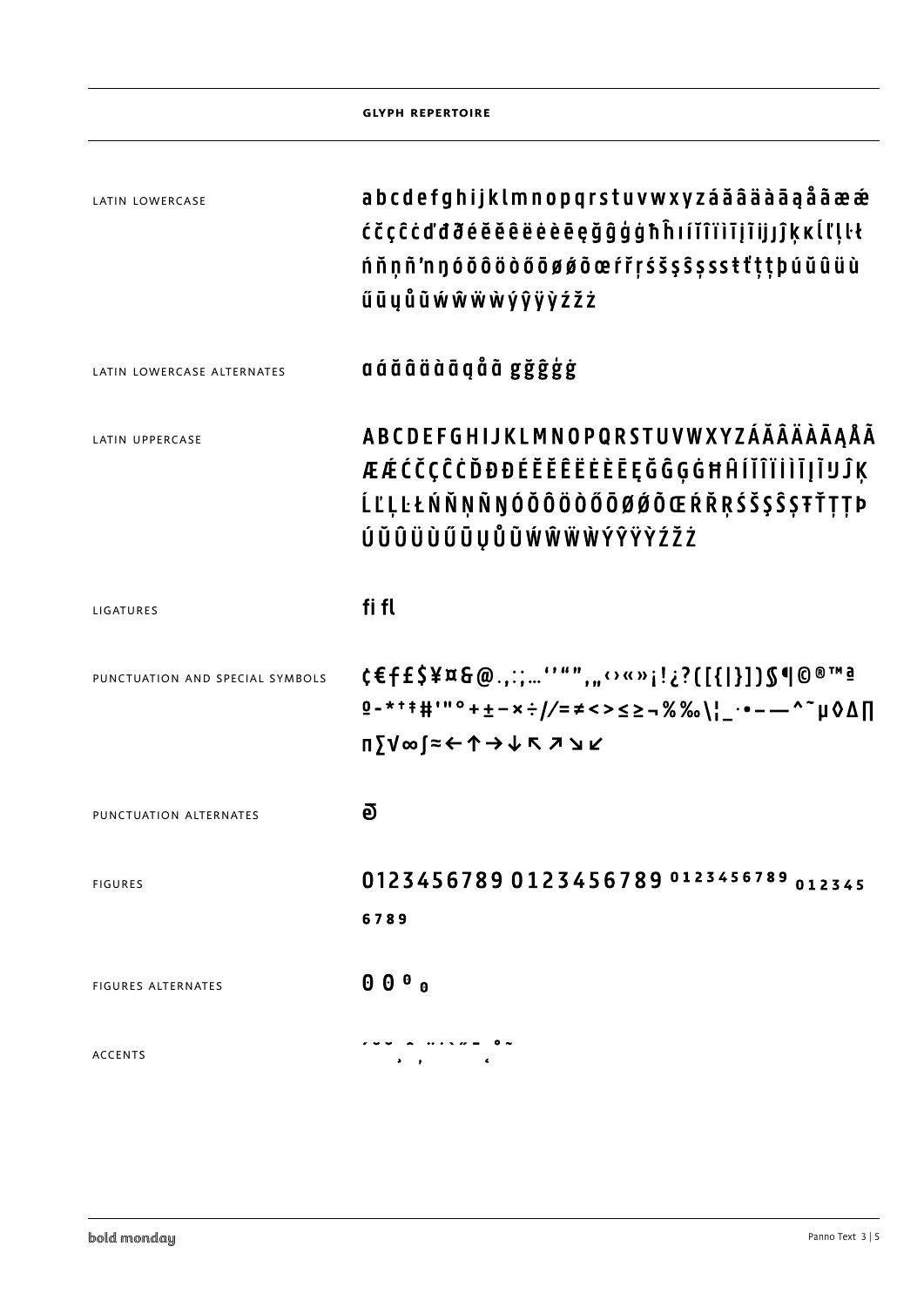|                                                  | <b>GLYPH REPERTOIRE</b>                                                                                                    |
|--------------------------------------------------|----------------------------------------------------------------------------------------------------------------------------|
| LATIN LOWERCASE ITALIC                           | a b c d e f g h i j k l m n o p q r s t u v w x y z á ă â ä à ā g å ã æ æ                                                  |
|                                                  | ć čç ĉ ċ ď đ ð é ĕ ĕ ê ë ė è ē ę ğ ĝ ģ ġ ħ ĥ ı í ĭ î ï ì ī į ĩ ij ĵ Ķ ĸ ĺ ľ ļ ŀ ł ń                                        |
|                                                  | ň ņ ñ 'n ŋ ó ŏ ô ö ò ő õ ø ǿ õ œ ŕ ř ṛ ś š ş ŝ ṣ s s ŧ t' ț ț þ ú ŭ û ü ù ű ū                                              |
|                                                  | y ů ũ ẃ ŵ ẅ ẁ ý ý ÿ ỳ ź ž ż                                                                                                |
| LATIN LOWERCASE ALTERNATES ITALIC                | a á ă â ä à ā ą å ã g ğ ĝ ģ ģ y ý ŷ ÿ ỳ                                                                                    |
| LATIN UPPERCASE ITALIC                           | A B C D E F G H I J K L M N O P Q R S T U V W X Y Z Á Ã Ã Ä À Ā Ą Å                                                        |
|                                                  | ÃÆÆĆČÇĈĊĎĐĐÉĔĔĔËĖÈĒĘĞĜĢĠĦĤÍĬĨÏİÌĪĮĨIJĴ                                                                                     |
|                                                  | ĶĹĽĻĿŁŃŇŅÑŊÓŎÔÖÒŐŌØØÕŒŔŘŖŚŠŞŜŞŦŤŢŢ                                                                                         |
|                                                  | ÞÚŬÛÜÙŰŪŲŮŨŴŴŴŴÝŶŸŶŹŽŻ                                                                                                     |
| LIGATURES ITALIC                                 | fi fl                                                                                                                      |
| PUNCTUATION AND SPECIAL SYMBOLS<br><b>ITALIC</b> | <i>¢€f£\$¥¤&amp;@.,:;''"","</i> ;;«»;!¿?([{ }])\$¶@®™ª<br>$\frac{1}{2}$ -***#'" <sup>o</sup> +±-x÷//=≠<>≤≥¬%% ¦_.•-—^~µ0∆∏ |
|                                                  | <b>Π∑V∞∫≈←↑→↓↖↗</b> ⊻                                                                                                      |
| PUNCTUATION ALTERNATES ITALIC                    | ēΙ                                                                                                                         |
| <b>FIGURES ITALIC</b>                            | 0123456789 0123456789 0123456789 012345                                                                                    |
|                                                  | 6789                                                                                                                       |
| <b>FIGURES ALTERNATES ITALIC</b>                 | 000a                                                                                                                       |
| <b>ACCENTS ITALIC</b>                            |                                                                                                                            |